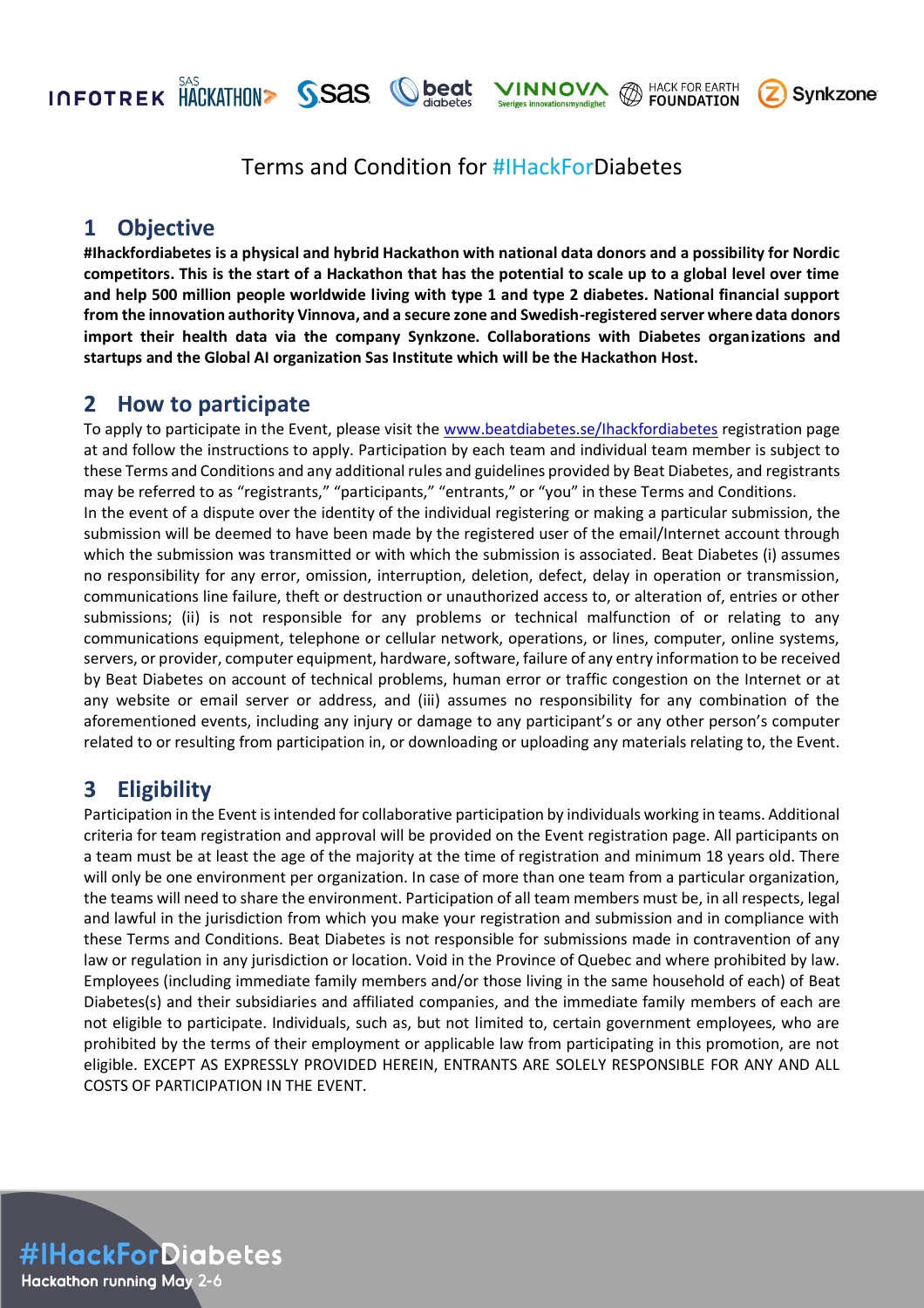# **INFOTREK HACKATHON> SSAS Cheat**

## **4 Guidelines for hackathon and Sas institute as partner in the event**

Software: Beat Diabetes will provide each team approval to enter the Event: limited access to a cloud environment and licenses to SAS® software, for use solely in connection with the Event. SAS-analytic environment is used for donated data.

**VINNOVA** @ HACK FOR EARTH

**Synkzone** 

#### **4.1 Showcase**

One showcase per team can be submitted for the Competition. Teams are expected to conduct data analysis and create a data model that defines the problem, describes the analysis performed, and presents the results in such a manner as to be of use in business, science, government, education, health care, etc. Evaluation criteria for each subject matter track will be provided by Beat Diabetes before the Event. Additional guidelines, instructions, and conditions will be provided to participants at the time of the Event.

**All teams will provide a pitch video whereof hosts Beat Diabetes Foundation, SAS Institute and Vinnova can use in purposes of marketing, such as websites and social media. Additionally, a short text can be added to describe the problem, solution, and benefit. All detaild descriptions of the project, business secrets will only we available for hosts, #Ihackfordiabetes jury and investors. All showcases or ideas is fully owned by the competitor and the sponsor or other partners have no legal access to their product or ideas.**

#### **4.2 Support**

During the Event, participants are invited to interact, and SAS representatives will provide support to other participants through SAS Communities (experts and mentors) and communication platform, directed by Beat Diabetes. SAS' industry- recognized, open-source integrated analytics platform, SAS Viya 4.0 will be available to participants, including SAS Visual Analytics, SAS Visual Statistics, and SAS Visual Data Mining and Machine Learning. At Beat Diabetes's discretion, Participants may have access to the Virtual Learning Environment, including tutorials explaining how to get started as well as how to manage and visualize data. The Virtual Learning Environment also includes tutorials showing how to program in SAS Viya, use SAS Visual Analytics and SAS Visual Statistics, and how to use SAS Studio.

#### **4.3 Data and Content**

Unless otherwise detailed at registration, please note that a data set from Beat Diabetes will be provided with glucose data, insulin and activity data. Additional data sets will not be provided by Beat Diabetes; participating teams are required to (a) supply data according to the specifications provided below and (b) use the SAS software licenses and cloud environment provided. If a participant receives a data set from a SAS customer, participant(s) may be required to sign an additional license agreement for use of that data. Event submissions must be the original work of the entrant not previously published or entered a competition:

must be suitable for publication; and must not infringe third-party rights. Participating teams may use publicly available data sources, and data provided by a SAS customer, subject to and in compliance with applicable license terms that allow full participation in the competition, including presentation at the conference by grant recipients, and are not subject to any other restrictions on use or access. Data sets, no matter the source must be anonymized and not include any personally identifiable information or confidential information. Without limiting any other provision of these Terms and Conditions, all participants expressly agree that their access to, submission of, and use of data in connection with this Event will adhere to all applicable laws, regulations, and third-party licenses or terms of use.

#### **4.4 Video submissions and selection of winners**

At the conclusion of the Event and by the deadline provided by Beat Diabetes, each team will submit video recording(s) of their showcase, in accordance with guidelines provided by Beat Diabetes (the "Submission(s)"). Eligible Submissions will be judged by a weighted assessment based on the evaluation criteria for the team's subject matter track and other factors identified by Beat Diabetes. Additional specifications and criteria may

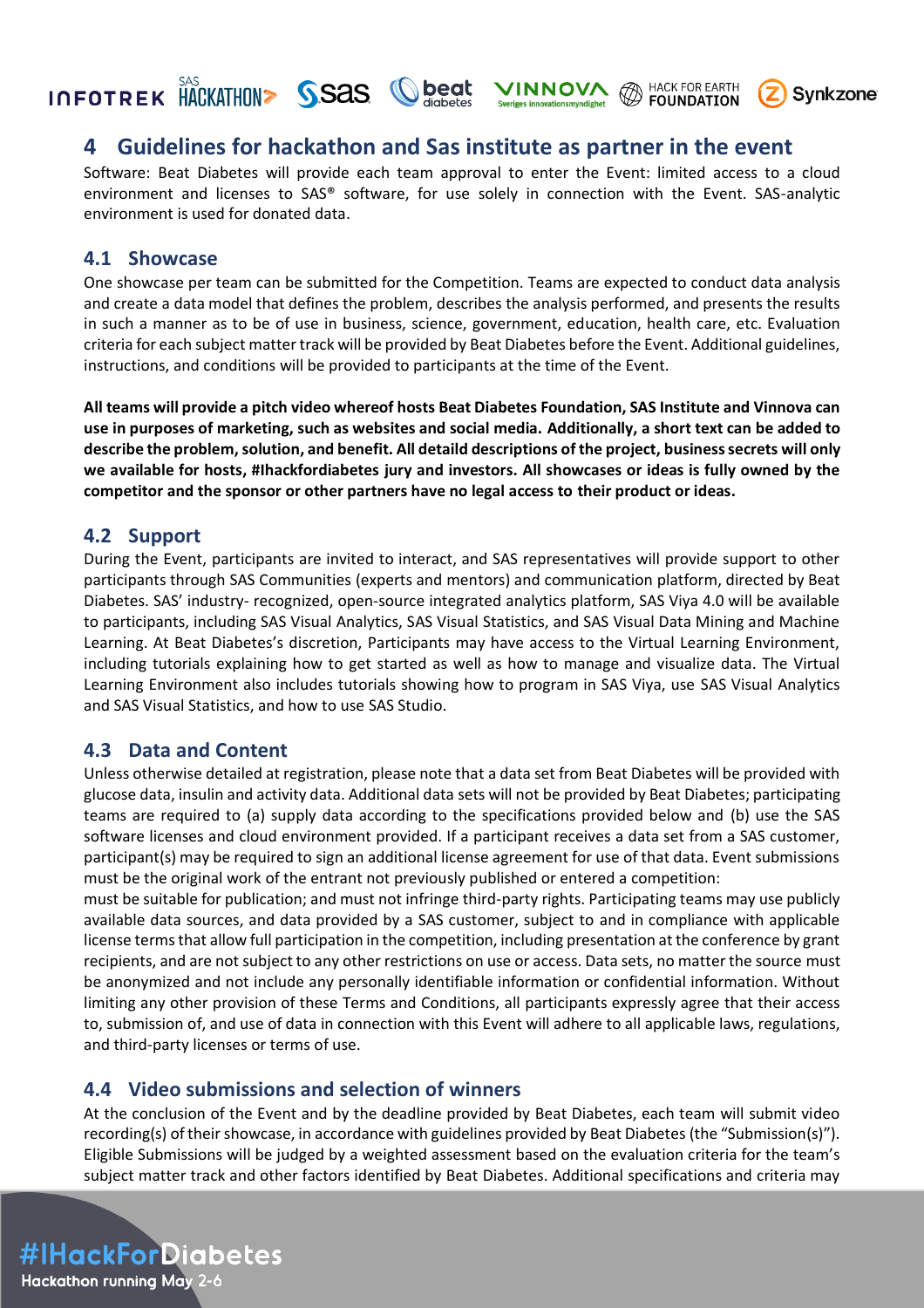#### **HACK FOR EARTH INNOV/** KA **FOUNDATION**

**Synkzone** 

be provided by Beat Diabetes at the time of the Event. These criteria will be applied by judges employed or designated by Beat Diabetes who have qualifications sufficient to apply the criteria to the Submissions. Based on the judging of the Submissions, the top-scoring team(s) will be selected as winners and notified or announced by Beat Diabetes. If teams cannot be reached within seven (7) business days of notification, SAS reserves the right to withdraw the winning designation from the top-scoring team and select a new winner. Beat Diabetes is not responsible for technical, network, electronic, computer hardware or software failures or any kind, misdirected, incomplete, garbled or delayed transmissions. Beat Diabetes is not responsible for submissions that are lost or delayed, or which are not received for any reason.

peat

All teams will provide a pitch-movie whereof hosts Beat Diabetes Foundation, SAS Institute and Vinnova can use in purposes of marketing, such as websites and social media. All descriptions of the projects will only we available for hosts and #Ihackfordiabetes-jury.

#### **4.5 Conditions of participation**

**INFOTREK HACKATHON> SSAS** 

**IN THE EVENT AN ENTRY IS DETERMINED BY BEAT DIABETES NOT TO BE THE ORIGINAL WORK OF THE ENTRANT OR TO INFRINGE OR POTENTIALLY INFRINGE ANY THIRD PARTY'S RIGHTS OR OTHERWISE NOT IN COMPLIANCE WITH ANY OF THESE RULES, BEAT DIABETES RESERVES THE RIGHT TO DISQUALIFY THE ENTRANT, IN ITS SOLE DISCRETION, FROM THE EVENT.** 

Submission of any entry (including a registration, Submission, or other participation in the Event) constitutes the entrant's irrevocable, non-exclusive license to Beat Diabetes and its affiliates and agents to publish, use, adapt, edit and/or modify such entry, including, without limitation, screenshots and selected portions of the entry, in any way, in any and all media, without limitation, worldwide, throughout the universe, and in perpetuity, for use in association with Beat Diabetes's advertising, promotion, archiving and review, or any other purpose whatsoever, all without acknowledgement, additional compensation, or opportunity for review by the entrant.

As between Beat Diabetes and participants, and unless otherwise expressly agreed, participants will retain ownership of all intellectual property, excluding any data provided by a third party, used and/or incorporated in the Submission and related showcase, including documentation, submitted in connection with the Event. By entering, participants acknowledge and agree that Beat Diabetes(s) may have and/or may be developing or commissioning materials and/or ideas similar or identical to your Submission. Participants waive any claims you may have against Beat Diabetes(s) arising from any similarities to your Submission.

By entering, all registered participants acknowledge compliance with these Terms and Conditions, including all eligibility requirements, and each entrant warrants and represents that his or her entry is legal and lawful and meets all restrictions and requirements of these Terms and Conditions and all applicable law. In addition, by participating in the Event, each participant further (a) consents to Beat Diabetes's use of his/her name, image, biographical details, likeness, and text of interviews or statements without additional compensation or opportunity for review by the entrant, unless prohibited by law, for promotional purposes throughout the universe in any media whatsoever now known or hereafter developed and (b) warrants that privileges of participation will be used only for lawful purposes and in compliance with any and all applicable law, regulation, policy, guidelines, and manufacturer instruction.

Beat Diabetes reserves the right to suspend, cancel, or modify this Event at any time as determined by Beat Diabetes in its sole discretion. Beat Diabetes retains the discretion to make all decisions regarding the interpretation and application of these Terms and Conditions, including any ambiguities.